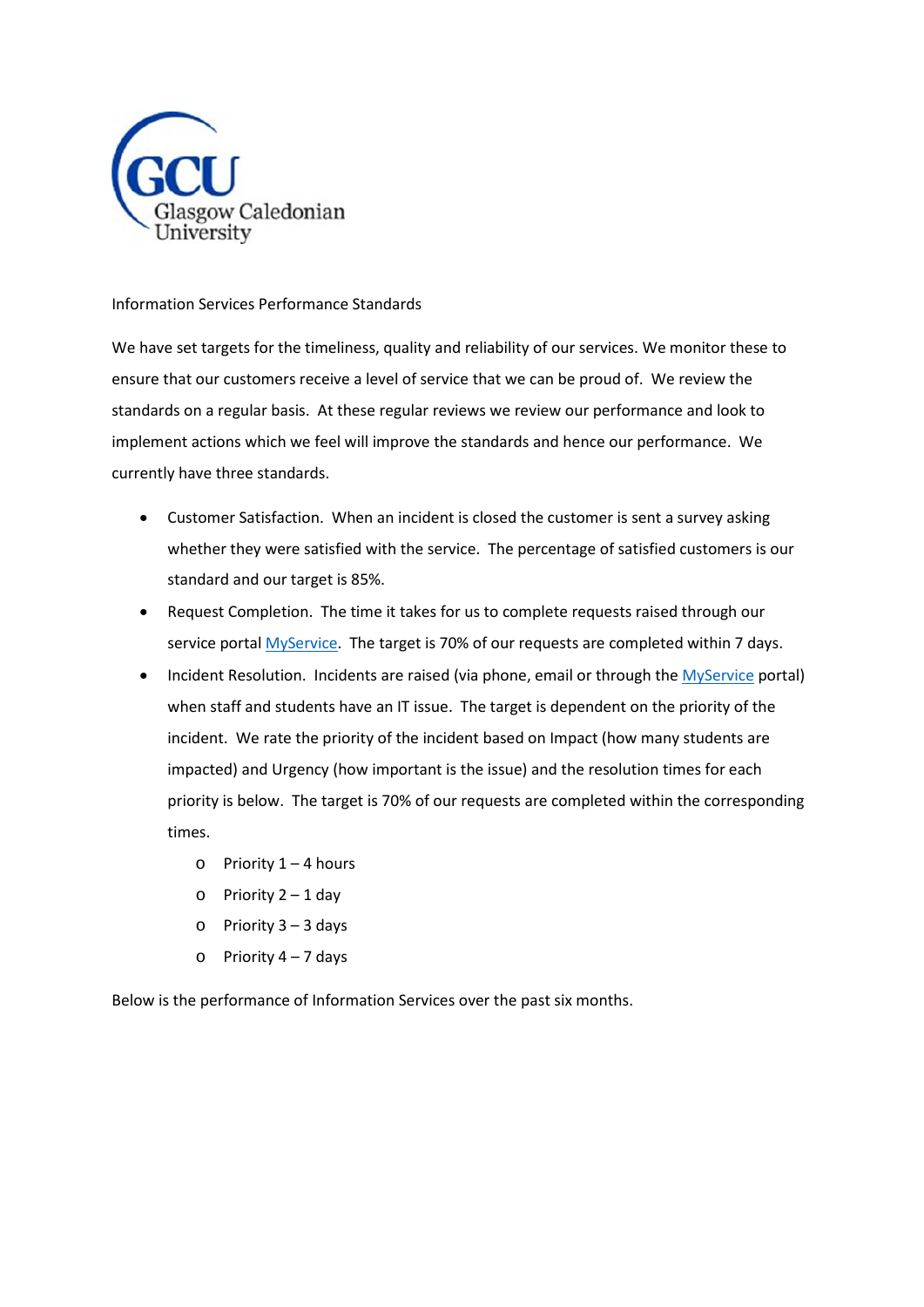# **Customer Satisfaction** (October 2021 – March 2022)



### **Request Completion** (October 2021 – March 2022)



### **Incident Resolution** (October 2021 – March 2022)